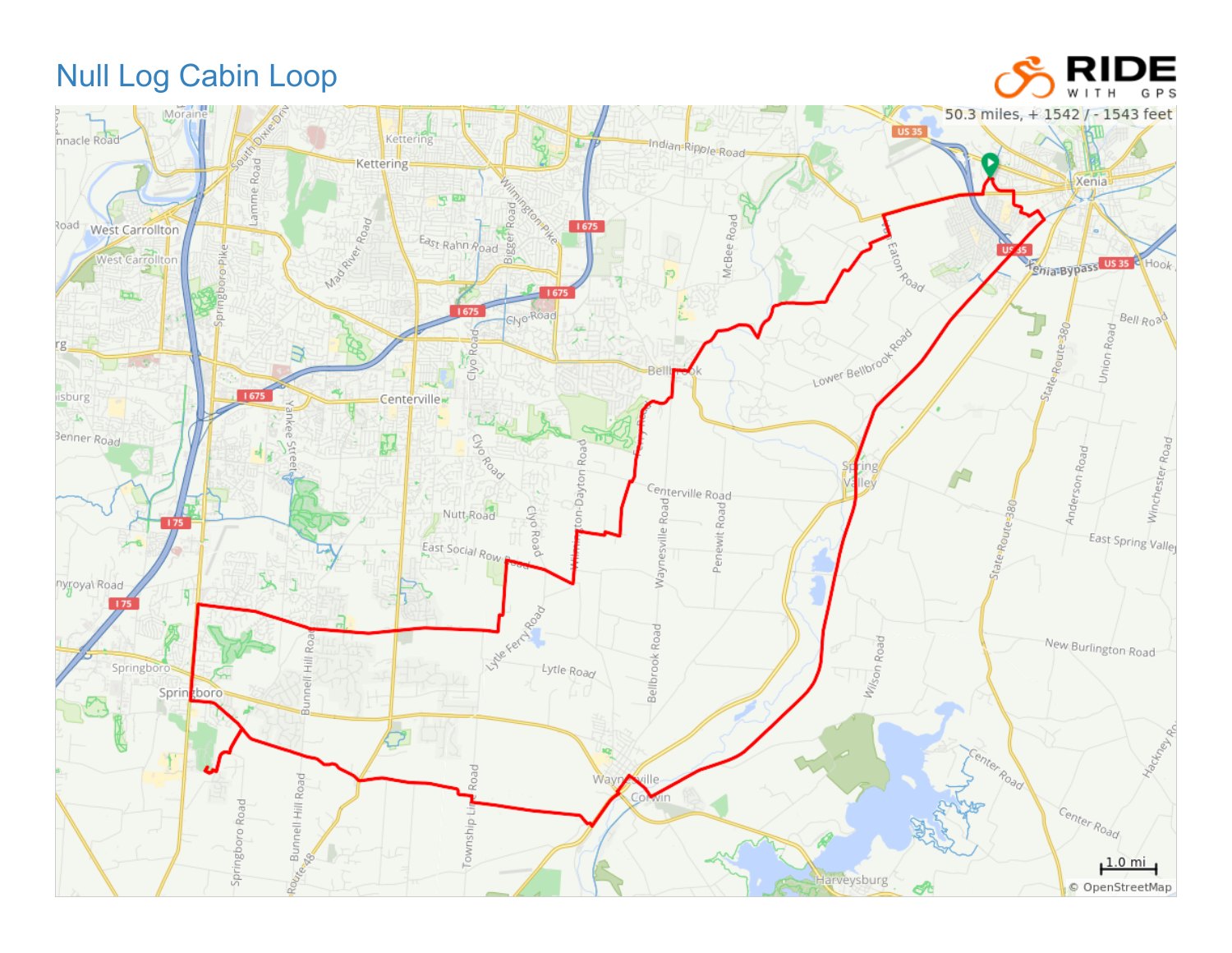## Null Log Cabin Loop

| <b>Dist</b> | <b>Type</b> | <b>Note</b>                                                                                                  | <b>Next</b> |
|-------------|-------------|--------------------------------------------------------------------------------------------------------------|-------------|
| 0.0         | Q           | Start of route                                                                                               | 0.1         |
| 0.1         |             | R onto Drake Dr                                                                                              | 0.5         |
| 0.6         |             | R onto Rockwell Dr                                                                                           | 0.3         |
| 0.8         |             | Continue onto<br><b>Buckskin Trail</b>                                                                       | 0.2         |
| 1.1         |             | L onto Peacepipe<br>Trail                                                                                    | 0.2         |
| 1.2         |             | L onto Bellbrook<br>Ave                                                                                      | 0.2         |
| 1.4         |             | R onto Industrial<br>Blvd                                                                                    | 0.2         |
| 1.6         |             | R onto Little Miami<br>Scenic Trail/Ohio<br>Bicycle Rte 1/Ohio<br><b>Bicycle Rte 3/Ohio</b><br>to Erie Trail | 13.3        |
| 14.9        |             | R onto Corwin Ave                                                                                            | 0.5         |
| 15.4        |             | Continue onto North<br>St                                                                                    | 0.1         |

## 15.4 miles. +131/-335 feet

\_\_\_\_\_\_\_\_\_\_\_\_\_\_\_\_\_\_\_\_\_\_\_\_\_\_\_\_\_\_\_

| <b>Dist</b> | <b>Type</b> | <b>Note</b>                                                                     | <b>Next</b> |
|-------------|-------------|---------------------------------------------------------------------------------|-------------|
| 24.5        |             | R onto Balcomie<br>Way                                                          | 0.1         |
| 24.6        |             | L onto<br><b>Heatherwoode Cir</b>                                               | 0.2         |
| 24.8        | ብ           | Null Log<br>Cabin                                                               | 0.2         |
| 25.1        |             | R onto Balcomie<br>Way                                                          | 0.1         |
| 25.1        |             | L onto Red Lion 5<br><b>Points Rd</b>                                           | 0.5         |
| 25.6        |             | L to stay on Red<br>Lion 5 Points Rd                                            | 0.5         |
| 26.1        |             | L onto W Lower<br>Springboro Rd/E Mill<br>St                                    | 1.1         |
| 27.2        |             | R onto S Main St                                                                | 0.3         |
| 27.6        |             | <b>Historical Society -</b><br>Interesting walking<br>tour; brochures<br>inside | 1.4         |

| <b>Dist</b> | Type | <b>Note</b>                                  | <b>Next</b> |
|-------------|------|----------------------------------------------|-------------|
| 15.4        |      | L onto S Main St                             | 0.4         |
| 15.8        |      | L onto OH-73 E                               | 0.0         |
| 15.9        |      | R onto US-42 S                               | 0.8         |
| 16.6        |      | R onto Waynesville<br>Rd                     | 0.0         |
| 16.6        |      | Continue onto S<br>Cincinnati-Columbus<br>Rd | 0.1         |
| 16.7        |      | R onto E Lower<br>Springboro Rd              | 2.2         |
| 18.9        |      | R onto Township<br>Line Rd                   | 0.1         |
| 19.0        |      | L onto E Lower<br>Springboro Rd              | 4.5         |
| 23.5        |      | L onto Red Lion 5<br><b>Points Rd</b>        | 0.5         |
| 24.0        |      | R to stay on Red<br>Lion 5 Points Rd         | 0.5         |

## 8.7 miles. +352/-350 feet

| <b>Dist</b> | <b>Type</b> | <b>Note</b>                                                                | <b>Next</b> |
|-------------|-------------|----------------------------------------------------------------------------|-------------|
| 29.0        |             | Dorothy Lane<br>Deli/Cafe just ahead                                       | 0.0         |
| 29.0        |             | R onto W Lytle-Five<br>Points Rd                                           | 2.1         |
| 31.0        |             | At the traffic circle,<br>continue straight<br>onto E Lytle 5<br>Points Rd | 3.1         |
| 34.2        |             | L onto Kenrick Rd                                                          | 1.1         |
| 35.3        |             | Continue onto<br><b>Gebhart Rd</b>                                         | 0.5         |
| 35.8        |             | R onto E Social<br>Row Rd                                                  | 1.3         |
| 37.1        |             | L onto Wilmington<br>Dayton Rd                                             | 0.9         |
| 38.0        |             | R onto Ferry Rd                                                            | 1.8         |
| 39.9        |             | R onto Centerville<br>Rd                                                   | 0.0         |
| 39.9        |             | L onto Ferry Rd                                                            | 1.9         |